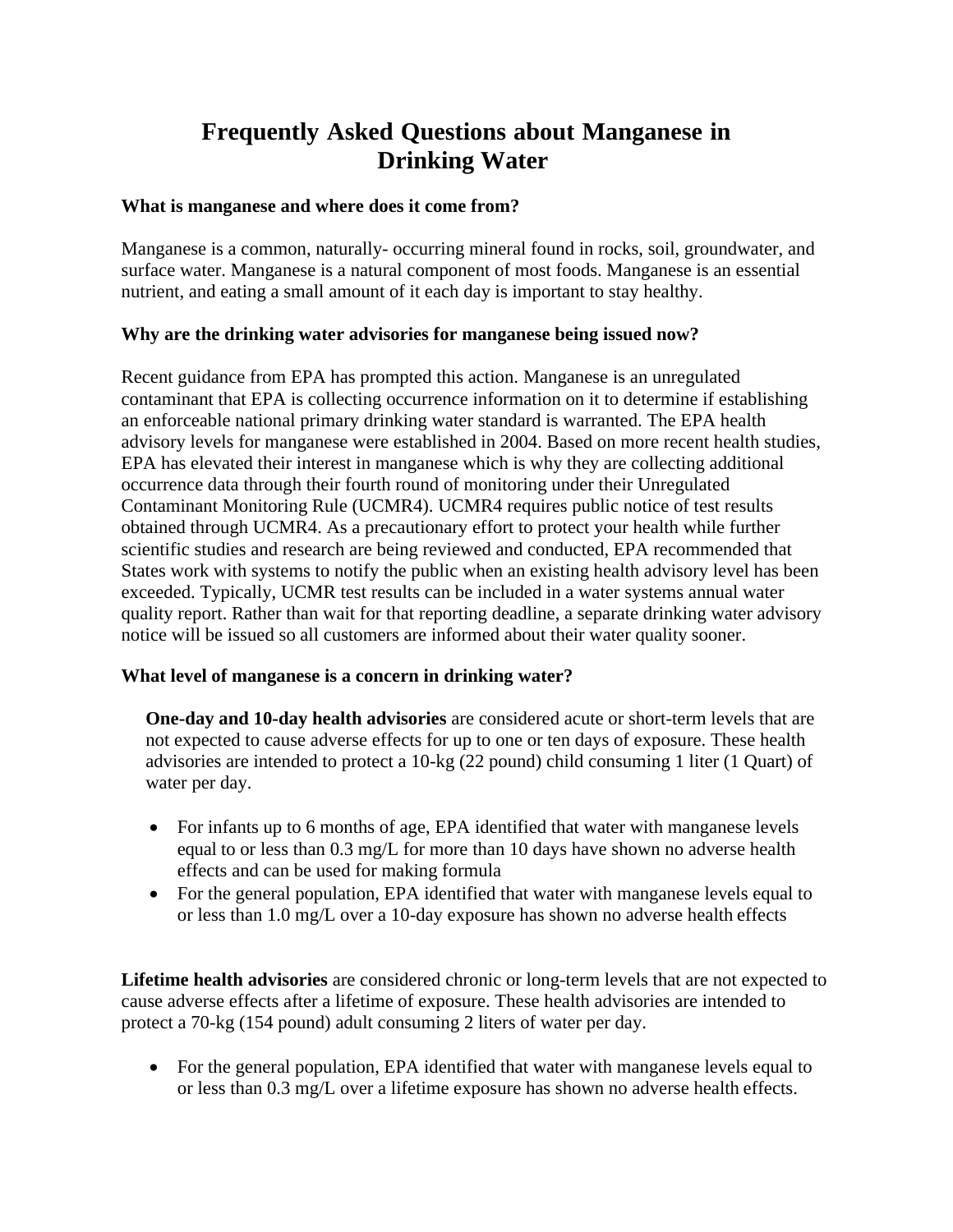The EPA health advisory levels of 0.3 mg/L and 1 mg/L were set based upon typical daily dietary manganese intake levels not known to be associated with adverse health effects. This does not imply that intakes above these levels will necessarily cause health problems. As a precaution, the general population should consider limiting their consumption of drinking water when levels of manganese are above the EPA health advisory to decrease their exposures and to decrease the possibility of adverse neurological effects.

## **How long is manganese retained in a person? Does it bioaccumulate?**

A person has a number of biological systems operating that control absorption of manganese from the diet and from manganese in drinking water. There are other biological systems that are responsible for removing manganese from the body. These biological control systems maintain the internal concentration of manganese within a narrow range. If excess manganese is absorbed, it is usually eliminated within 24 hours. Manganese typically does not bioaccumulate in a person.

# **Can I use the water to wash dishes and do laundry?** Yes.

# **Can I bathe, shower, or wash my hands with the water?**

Yes. Manganese is poorly absorbed through the skin.

# **Sometimes I see black specs in my water, is this Manganese and does it mean I have high levels of Manganese in my water?**

Black specs in your water is most likely manganese. It doesn't necessarily mean you have high levels of Manganese all the time. Most water utilities flush their water mains in the spring and fall to remove sediment and improve water quality. If you're in an area that doesn't have elevated manganese you can still have black specs in your water until the flushing process is completed

# **I have a black ring in my toilet and sink, is this Manganese and how do I clean it?**

It is most likely Manganese, there are some helpful suggestions below on how to clean it.

# *Some helpful suggestions:*

-Cream of Tartar Paste. Pour 1 cup of cream of tartar into a bowl.

 If your using Cream of Tartar Paste, scrub lightly, an abrasive product can actually make it easier for the Manganese to adhere to the surface.

-Baking Soda and White Vinegar. Fill a bowl with 1 cup of baking soda and pour in 1/4 cup... -Trisodium Phosphate and Water. Fill a bucket with 1 gallon of water, and add 2 to 4 tbsps.

# **Will a water softener remove iron and manganese?**

Conventional water softeners are sometimes effective for removing iron and small amounts of manganese. Water softeners are typically used to remove calcium and magnesium hardness in water by an exchange process. ... The iron and manganese are then removed from the softener resin bed through backwashing and regeneration.